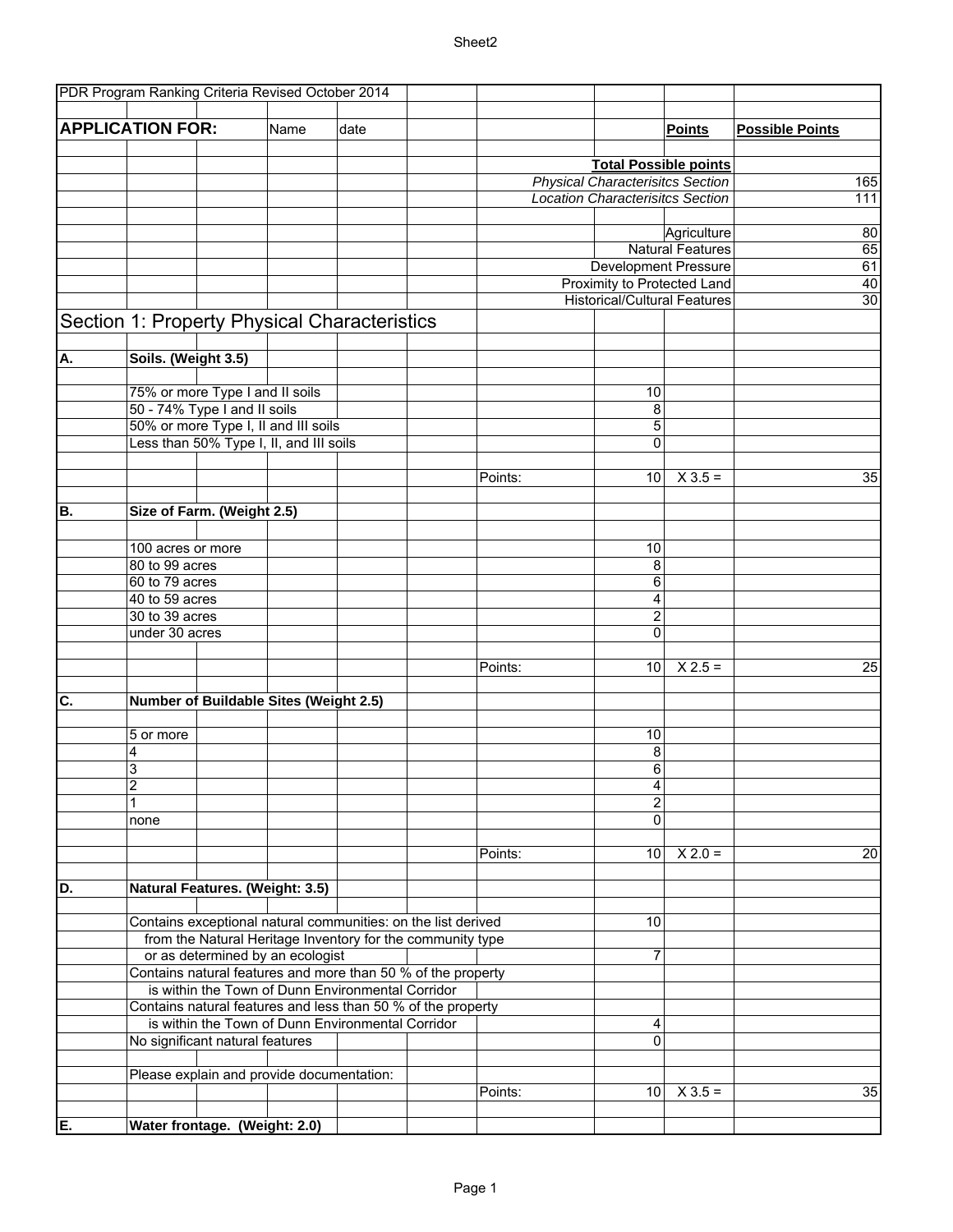## Sheet2

|     | Property has $\geq 1200$ feet of water frontage                                   | 10             |         |     |
|-----|-----------------------------------------------------------------------------------|----------------|---------|-----|
|     | Property has ≥ 1000 feet of water frontage                                        | 5              |         |     |
|     | Property has < 1000 feet of water frontage                                        | 0              |         |     |
|     |                                                                                   |                |         |     |
|     | Points:                                                                           | 10             | $x 2 =$ | 20  |
|     |                                                                                   |                |         |     |
| IF. | Archaeological Features. (Weight: 1.0)                                            |                |         |     |
|     |                                                                                   |                |         |     |
|     |                                                                                   |                |         |     |
|     | Registered or eligible for registry with a federal, state or local archaeological |                |         |     |
|     | agency or organizations                                                           | 10             |         |     |
|     | Not eligible for registry, but identified and verified by the Dane County Parks   |                |         |     |
|     | Department or another qualified agency or organizations                           | 8              |         |     |
|     | No archaeological features                                                        | 0              |         |     |
|     |                                                                                   |                |         |     |
|     | Please explain and provide documentation:<br>Points:                              | 10             | $X 1 =$ | 10  |
|     |                                                                                   |                |         |     |
| G.  | Historical Features. (Weight: 1.0)                                                |                |         |     |
|     |                                                                                   |                |         |     |
|     |                                                                                   |                |         |     |
|     | Registered or eligible for registry with a federal, state or local historical     |                |         |     |
|     | agency or organizations                                                           | 10             |         |     |
|     | Not eligible for registry, but featured in the Town of Dunn Bicentennial          |                |         |     |
|     | <b>Historical Guide</b>                                                           | 5              |         |     |
|     | Other significant historical features, other than archaeological features         | $\overline{c}$ |         |     |
|     | No significant historical features                                                | 0              |         |     |
|     |                                                                                   |                |         |     |
|     | Please explain and provide documentation if possible:                             |                |         |     |
|     | Points:                                                                           | 10             | $X 1 =$ | 10  |
|     |                                                                                   |                |         |     |
| IH. | Centennial Farm. (Weight: 1.0)                                                    |                |         |     |
|     |                                                                                   |                |         |     |
|     |                                                                                   |                |         |     |
|     | Farm has been owned by the same family for over 100 years                         | 5              |         |     |
|     |                                                                                   |                |         |     |
|     | Points:                                                                           | 5              | $X =$   | 5   |
|     |                                                                                   |                |         |     |
| Π.  | Scenic Value? (Weight: 1.0)                                                       |                |         |     |
|     |                                                                                   |                |         |     |
|     | Recognized by a public agency or organization for its scenic value                | 5              |         |     |
|     | Visible from a main highway corridor, county road, or major lake                  | 3              |         |     |
|     | or river                                                                          |                |         |     |
|     | Points:                                                                           | 5              | $X =$   | 5   |
|     |                                                                                   |                |         |     |
|     | <b>Property Physical Characteristics Subtotal</b>                                 |                |         | 165 |
|     |                                                                                   |                |         |     |
|     |                                                                                   |                |         |     |
|     | Section 2: Property Location Characteristics                                      |                |         |     |
|     |                                                                                   |                |         |     |
| A.  | Proximity to Other Farmland. (Weight 2.0)                                         |                |         |     |
|     |                                                                                   |                |         |     |
|     | 80 to 100% of perimeter surrounded by farmland                                    | 10             |         |     |
|     | 60 to 79% of perimeter surrounded by farmland                                     | 8              |         |     |
|     | 40 to 59% of perimeter surrounded by farmland                                     |                |         |     |
|     |                                                                                   | 5              |         |     |
|     | 20 to 39% of perimeter surrounded by farmland                                     | 2              |         |     |
|     | less than 20% of perimeter surrounded by farmland                                 | 0              |         |     |
|     |                                                                                   |                |         |     |
|     | Points:                                                                           | 10             | $X 2 =$ | 20  |
|     |                                                                                   |                |         |     |
| IB. | Proximity to a City or Village or Planned Development. (Weight 2.5)               |                |         |     |
|     |                                                                                   |                |         |     |
|     | In an area that has been mapped for development by a city                         | 10             |         |     |
|     | or village's Comprehensive Plan                                                   |                |         |     |
|     | Adjacent to an area in a city or village mapped for development in                | 8              |         |     |
|     | their Comprehensive Plan, but not itself mapped for development                   |                |         |     |
|     | Within 1/4 mile of a city or village                                              | 6              |         |     |
|     |                                                                                   |                |         |     |